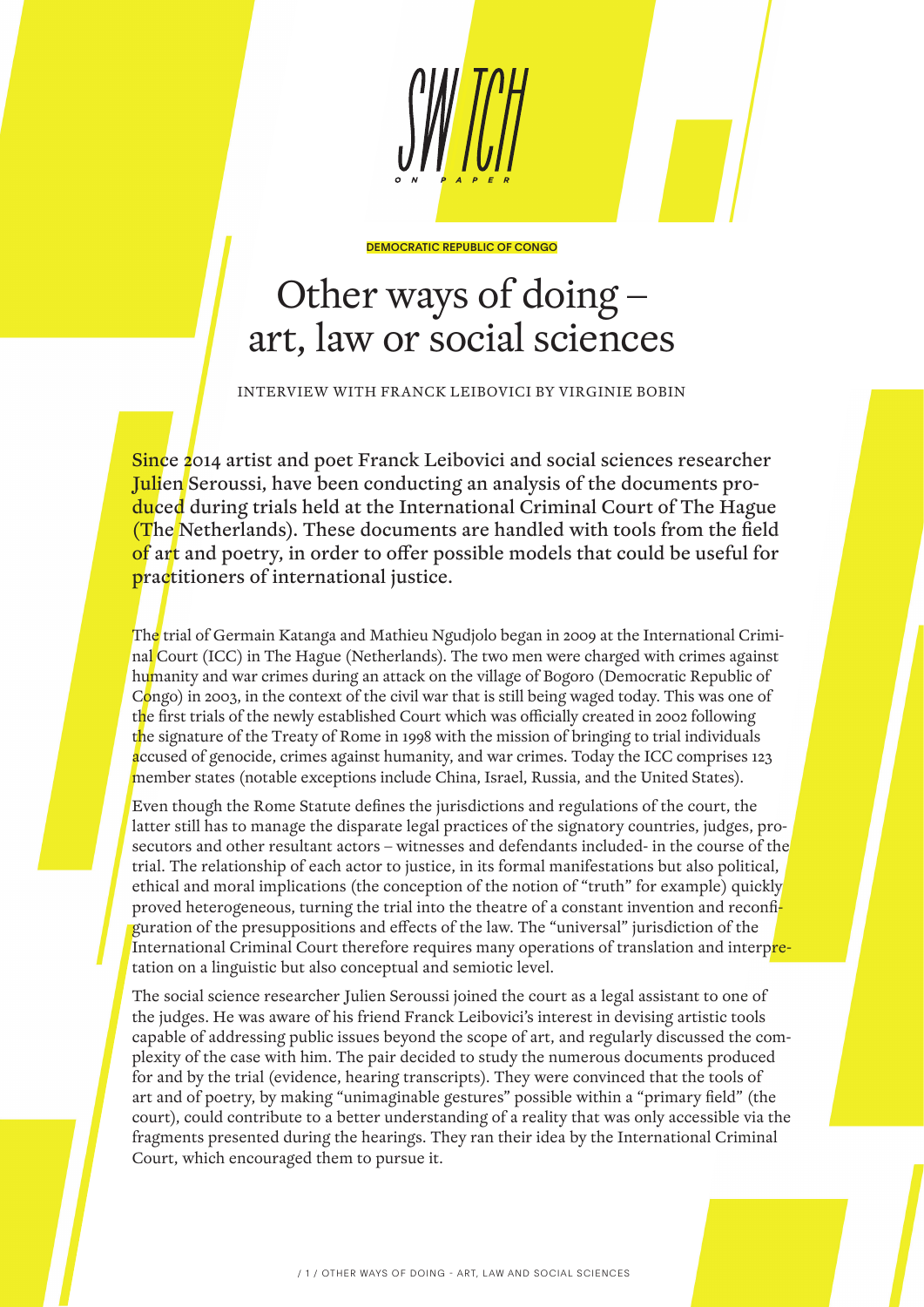The collaboration between Leibovici and Seroussi relies on a definition of art that does not stem from what Leibovici ironically calls "the solarium model" (where the artist allows himself to be "tanned" by a historical or political subject from which he pulls inspiration for his work), nor does it stem from art that is considered activist or politically engaged. It is more about using operations of redescription (that is to say modes of translation) to leverage potentialities and invent tools capable of operating within the initial setting (the court) as well as among other audiences produced by the different contexts surrounding the project's various manifestations (workshops, conferences, exhibitions, publications, radio shows…).

"If we are able to alter the content of the definitions of the terms 'artwork' or 'poetry' in this way, thanks to new instruments and new alliances, we are likely to make an impact on the institution and bring about changes in it. This applies to the art world but also to other worlds: legal, scientific, daily life. Each time that we can identify devices of inscription that do not appear as such, we can know what form of power is at stake. As a result, if a poet, an artist, or whoever it may be, sticks his nose into these operations of inscription - by asking himself how they are produced, how they circulate, what type of audience they generate - we can then act on the institutional machinery."<sup>1</sup>

Virginie Bobin : Assuming that the readers of Switch (on Paper) are not necessarily familiar with your work, could you quickly explain two notions that are very important in order to understand your practice, "poetic document" and "redescription"2 ?

franck leibovici : in short, a "poetic document" is a device that connects diverse heterogeneous documents (in any medium, whether it be text, video, or audio) in order to produce a new representation of the whole. this is useful for reformulating the public problem at the origin of these very materials. these new connections between pre-existing documents produce a "re-description": without the need to add any additional comment, the same reorganized and recombined elements end up producing new images. in that way a "poetic document" produces forms of knowledge. it means one thing: today, we no longer work with isolated images or words. our scale is heap; excess, to be treated with the means at hand, the moment prior to the well-organized database where everything is properly structured. we therefore need to invent tools that are able to navigate through these heaps and extract knowledge from them. "poetic documents" are an attempt.

V.B. : The project is aimed at different types of audiences, the first of which is generated by the activities of the International Criminal Court. Starting from your conception of artistic and poetic tools, how did you approach your collaboration with Julien Seroussi, knowing that the gestures and the representations you produced were intended, in fine, to "return to the legal world"?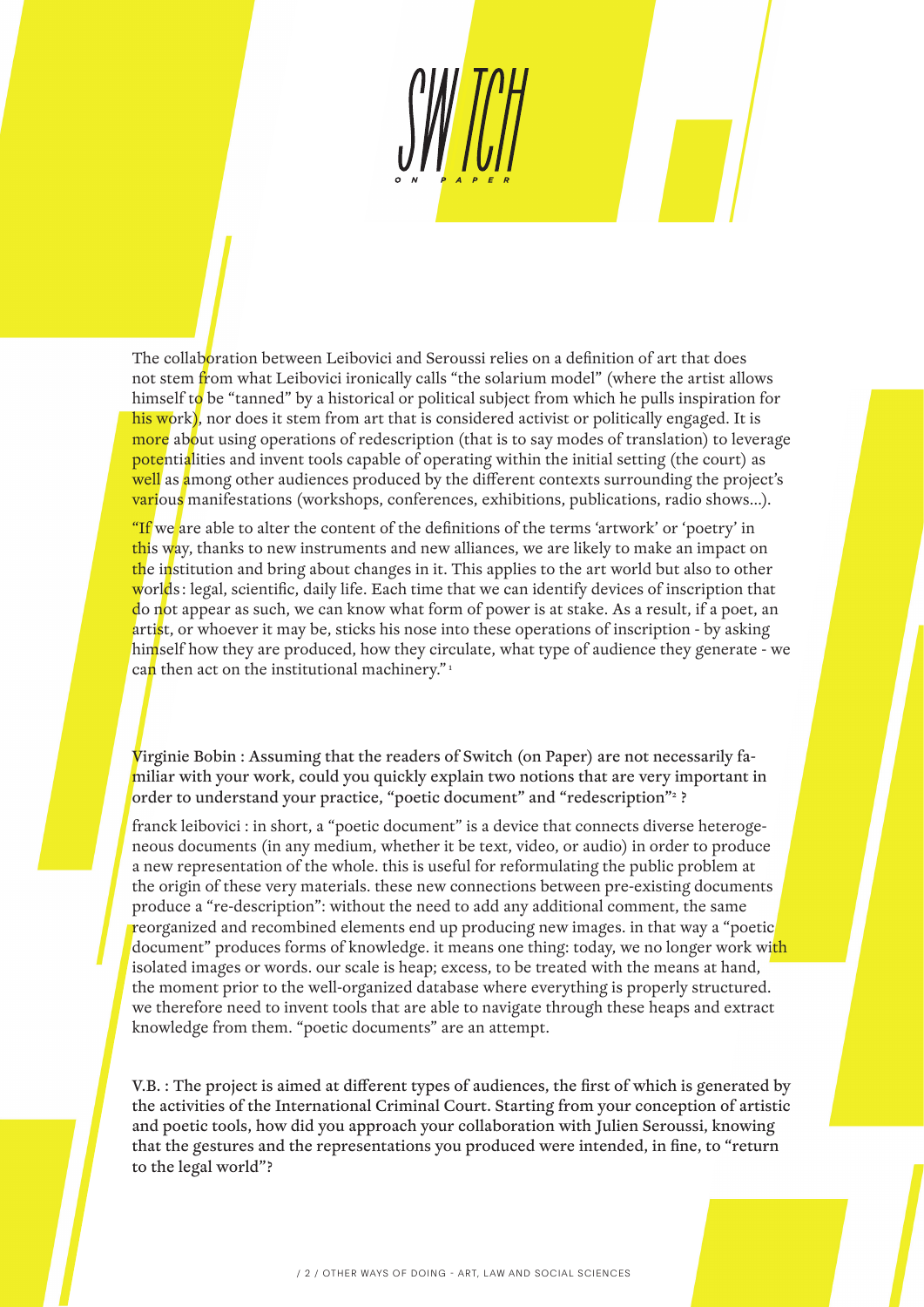f.l. : each time that julien seroussi came back to paris and told me what he was authorized to say about the trial hearings, i would say to myself: "this place is a real 'court of miracles'...!". his regular reports caught my attention. then, like a canny farm labourer, i checked out the lie of the land in order to evaluate the richness of the terrain: what kinds of material did the trial produce? what were the inscription devices that we would be dealing with? we wrote up a list: first, everything that is said in the hearing room is recorded on video (sound and image), whether the witnesses' speeches, the court's legal discussions, the technological bugs for which the judges call on the technicians for help. then, since the trial is international, people speak several languages, in this case, lingala, swahili, french, and english. so interpreters are needed in order to go from language to language (via headphones and various broadcast channels). simultaneously, everything that is said is transcribed in real time by court reporters and these transcripts are shown on the judges', the prosecution's, and the defence's screens. finally, there is all the evidence (official documents, letters, photos, drawings, videos) that is called up during the trial. Wishing to make a democratic statement, the court decided to make the materials public (i.e. the videos, the transcripts, and the evidence), with the exception of some elements that could put the security of certain witnesses in danger. as soon as i was able to get a sense of the breadth of the available materials and once the trial had ended in 2014, i proposed to julien seroussi, that we should try to make something of this rich, seemingly under-exploited field – under-exploited from a non-legal perspective, that is, anthropologically, poetically etc. but also from a legal perspective, since the court, of which it was one of the first trials, had encountered several obstacles it was not prepared for. for the court, returning to these materials was also a way to rework its approach for future trials. so the project was right away conceived in a collaborative manner : treating the materials

with tools originating in poetry and in art, but with the significant constraint that the work accomplished ultimately had to be useful to practitioners of international justice.

V.B. : Could you go back over some of the obstacles or difficulties encountered during the trial that were of particular concern to you - and explain why?

f.l. : the icc experienced two major difficulties. the first occurred early on, during the investigation of the prosecution, and can be summarised in the following question: how to create clean data (as opposed to dirty data) that will ensure that the ensuing work is well-grounded, given that in ituri [the region of drc where the village of bogoro is to be found], people can have several names, they might possess administrative documents with different birthdates, and there is no official map of the region. Nor do family relationships adhere to the European model of a nuclear family: "my brother" or "my sister" does not mean that we have the same parents, but simply that we are from the same village, or that we went to school together. furthermore, the judges only learned about the trial at the time of the hearing, they did not know anything about the case beforehand. this is the anglo-american adversarial system, where all information intended for the judge must pass through the filter of the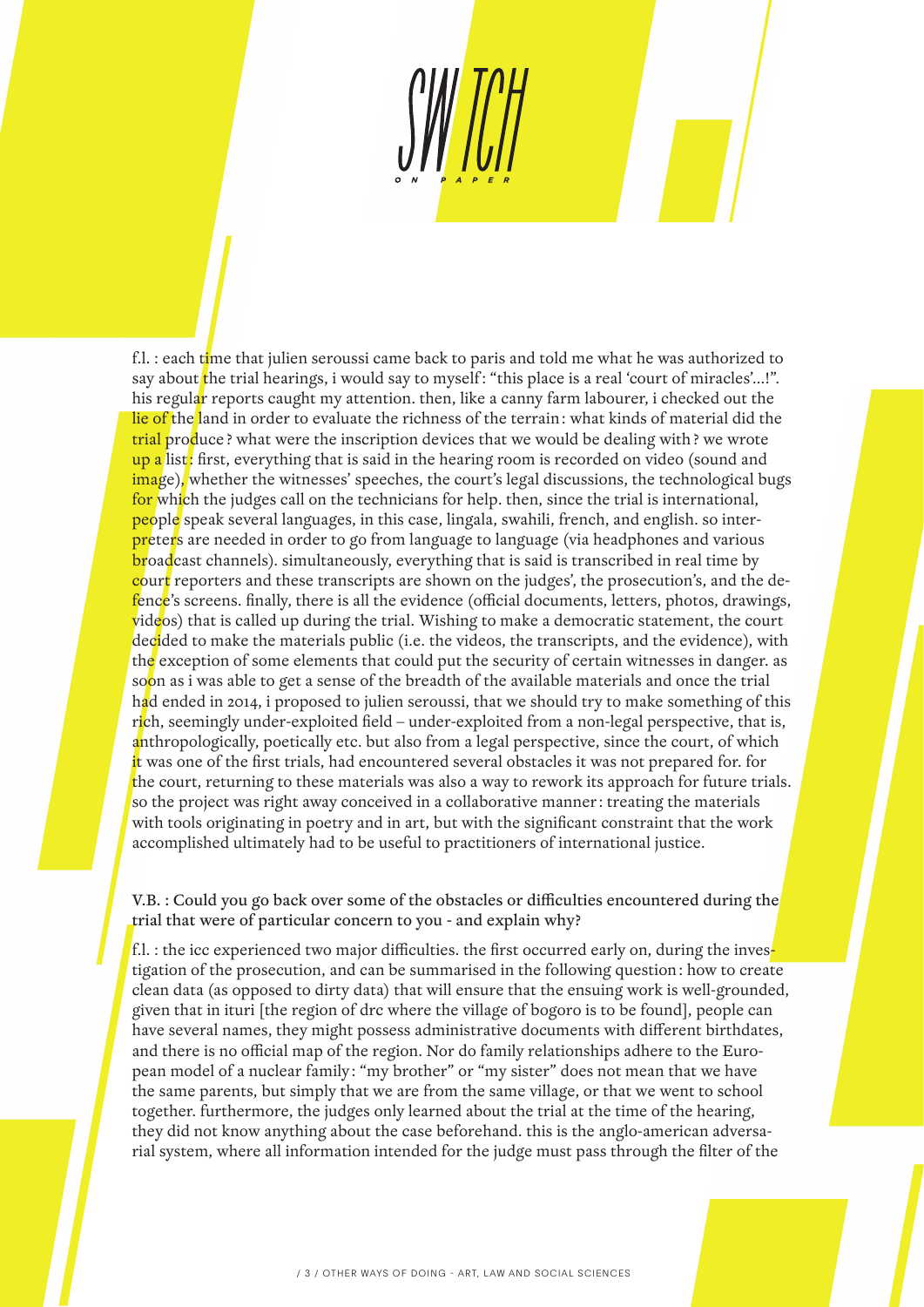prosecution and the defence. the trial's impartiality is thereby ensured: no element reaches the judge's ears that has not first been discussed and challenged by the two parties. the inconvenience is that the judges are therefore totally unaware of the context of the crimes. it was very hard for them to understand not only the logic of the militia in power - new militia were created each week - but even the timeline of events was unknown to them, even more so were the local customs. fetish rites on the eve of battles and the position of medicine-men in the chains of command are a striking example: the judges heard what the witnesses had to say on these matters but did not know how to attach these phenomena to the legal framework they had available to them. more globally, the categories of thought or action of the actors, witnesses, victims, or accused were foreign to them. due to these problems early on in the investigation, and to the difficulty of accepting the witnesses' accounts as "other" cultural phenomenon and not as lies, in the end, the judges decided that 4 of the 5 witnesses were not credible. therefore, one of the accused was acquitted and the other had his charges significantly reduced.

V. $\overline{B}$ . : The machinery of the trial has an extremely theatrical aspect to it: the presence of an audience, the protection of sensitive witnesses by a curtain, video and audio jamming... the researcher Başak Ertür (School of Law, Birbeck University of London) seeks to understand how trials (especially political ones) embody "sovereign theatre, as a stage where the performance of justice is a curious occasion for sovereign power to 'play itself out'". She wonders what the "manner in which justice is performed can teach us about modus operandi and self-representation of the sovereign"3 . I imagine that these are questions you and Julien were confronted with during your work?

f.l. : not at all. the question of the self-representation of power, of the trial as theatre, is a well-known, frequently addressed topic that verges on cliché. we preferred to work on other aspects, specific to the concept of international justice, which is in the process of inventing itself. however, the sociotechnical device I talked about – protective curtain for the witness, distorted voice, image blurred on the screens, slow enunciation followed by 5 seconds of silence for the interprets not to loose track- is at the core of the trial experience. while reading the transcripts might give the impression of a narration sometimes interrupted by technological or procedural glitches, people attending the trial have the contrary impression: after endless discussions regarding procedural matters and dysfunctional machines, sometimes, god bless!, a narrative flow irrupts for a few minutes, telling events that are the trial's reason of being… between the written and physical experience of the trial, the quantitative relationships of "narration/something else" are inverted. besides, this sociotechnical device has another consequence: the narration is not only fragmented, its access varies based on viewpoints, the spatial location one occupies in the courtroom. witnesses face the judges, for they can look at them in the eyes, but turn their back on the audience, in order not to be bothered by its presence. separated from the courtroom by a window, the audience sees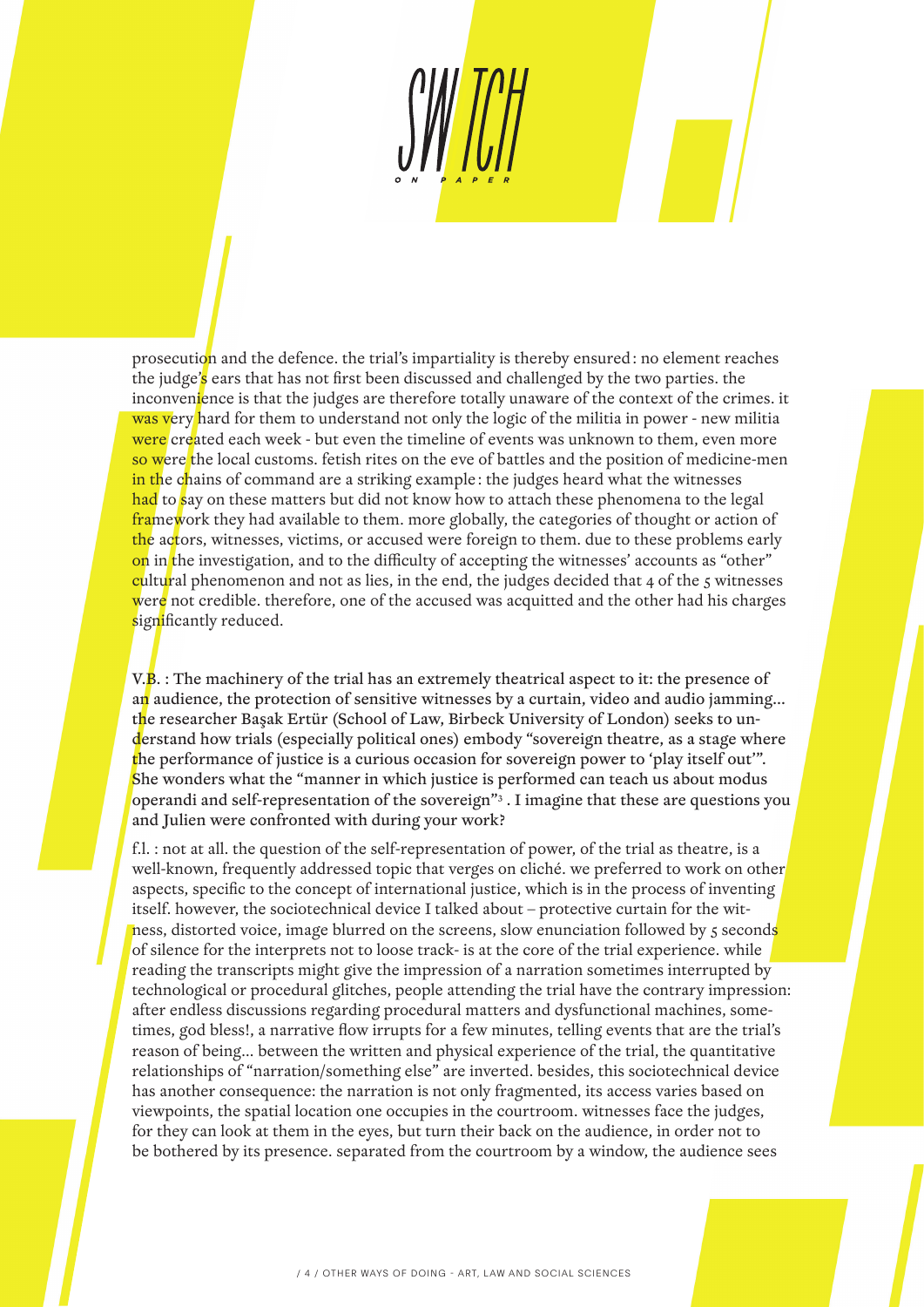the face of the witness on screens. when the identity of the latter is protected, the image is blurred and his/her voice distorted in the audio sets. in order for witnesses not to be intimidated by the gaze of the defendants during their testimony, a curtain is placed between them. yet since defendants have the right to know who is accusing them, the face of the witness, hidden to the audience, is visible on the screen of the defence. we therefore end up in the following situation: protected witnesses face the judges as well as the team of the attorney and the defence lawyers; the defendants only indirectly see the witnesses, via screens; the audience sees a blurred image and hears a distorted voice, like monoxided, that sounds a bit like Donald Duck. besides, in case of close or private sessions, the audience no longer hears anything in the audio sets, and the defendants have limited access to the collected data. therefore each status (judge, defendant, audience, witness) has a different access to the narration, and this situated viewpoint, fragmented by and in the space of the courtroom, has consequences on the understanding of the events. this dichotomy is also to be found in the inscription techniques used by the court to produce hearing summaries for example. here again, these inscription devices produce aspectual but never panoramic or synoptic visions.

 $V.E. : A new public occurrence of the project leads to new potential audiences: Julien and$ you published bogoro at Questions Théoriques in the collection "Réalités non couvertes" (Paris, October 2016). The book mainly consists of a selection of transcripts of the trial downloaded from the ICC website. Can you explain how you selected the excerpts, and tell us about the book mode of presentation, especially the key words?

 $f.l.$ : among the thousands of existing pages of transcripts, julien seroussi identified the transcripts of the main key-witnesses in the trial. based on this corpus, I selected excerpts based on 4 focuses: the account of the bogoro village attack on february 24, 2003; the excerpts that showed the gap between the court and the witnesses, which resulted in what anthropologists call "thick descriptions" – as they highlight invisible social mechanisms; the times of legal procedure invention or situations when the rules of the court were made explicit; and finally, the technological glitches that unexpectedly punctuated the trial. to allow another use of the book than the traditional linear reading, we also associated some excerpts with key words gathered in a tag index at the end of the book. these key words are notions used by the witnesses or the court – we, by no means, forged them. it allowed us to use the vocabulary of the actors and, more importantly, to put the various vocabularies on the same level, without considering the law as a sort of meta-language that would prevail over the others. thanks to this key word index, the reader can follow a tag and see how notions like "fetish", "kadogo/ soldier-children" or "militia" evolve throughout hearings and questioning, how unstable and changing these notions are, and how far removed from our representations. these conflicts produce a very different reality, which can seem like a bricolage as it is made of heterogeneous elements that, from our perspective, do not fit together.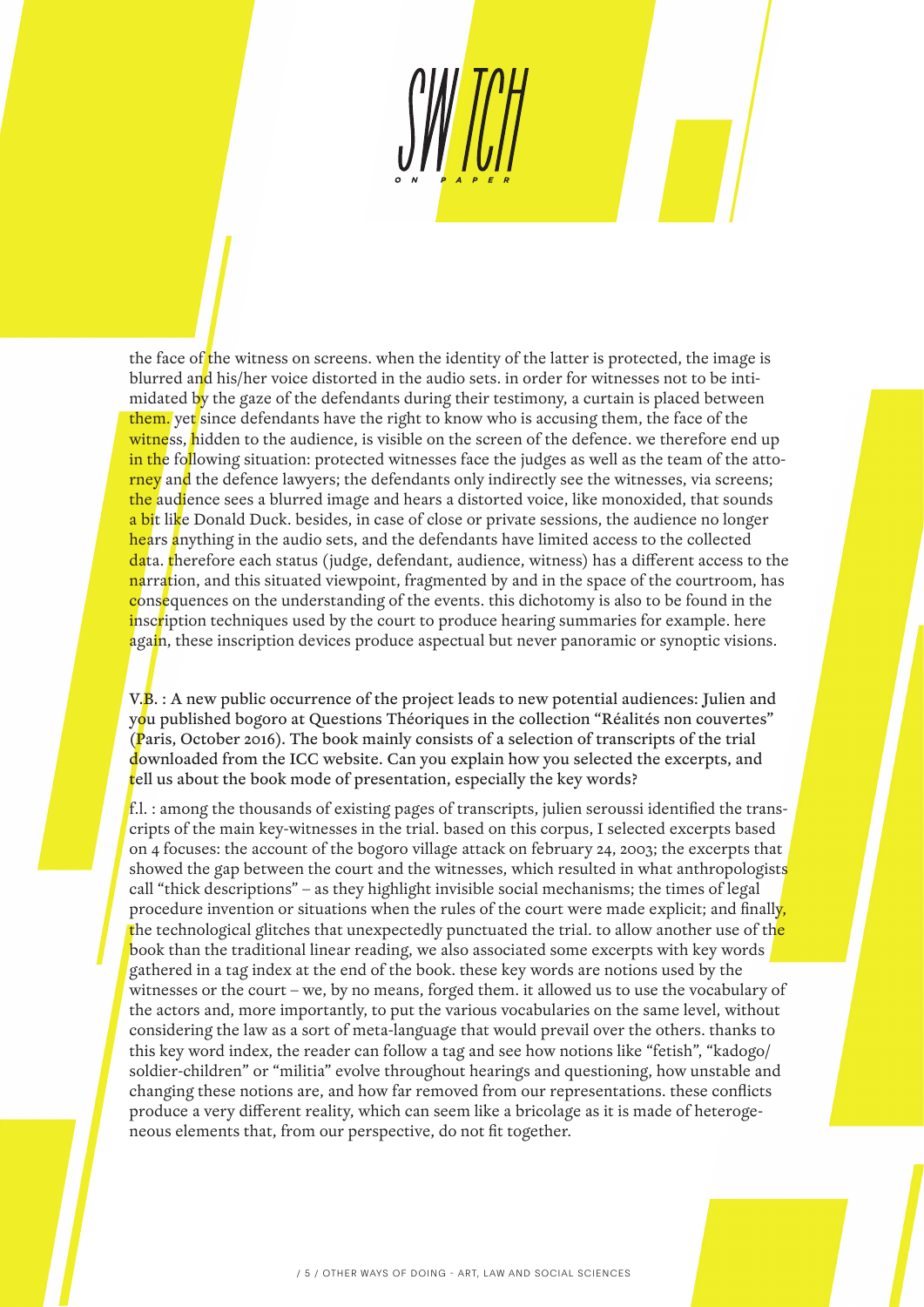V.B. : In the afterword of bogoro, you propose the definition of a "forensic practice of writing [that] consists in producing "dense" descriptions, redescriptions that do not only come from the categories of the source institution (in this case, international criminal law) but include those of all the bodies involved, without a pre-established hierarchy." What you do you think of the approach proposed by The European Network for Law and Literature, founded by a Dutch judge and law professor together with a German literature researcher, with the goal of promoting the contributions of literature (for example novels that stage trials or criminal investigations) to law and vice versa, and encouraging ex-change between researchers from these two disciplines<sup>4</sup>? Or does this "forensic practice of writing" have more to do with the "forensic architecture" theorized by Eyal Weizman at the eponymous department of the University of Goldsmiths in London, which contributed to popularising the term in the art world<sup>5</sup>?

f.l.  $\cdot$  i take the term "forensic" from an american manual by john olsson, called forensic linguistics (ny, london, 2008, continuum), a term which is used in trials to analyse documents that are liable to function as evidence. to be honest, i do not know the "european network" for law and literature"'s approach, but any contribution by an outside body can only enrich the understanding of legal materials. it is always fruitful to use fictions as heuristic tools. in his last look entitled what about mozart ? what about murder ?, sociologist howard becker dedicated an entire chapter to the contribution of "the thought experiments" to field studies. however, speaking the tongue of legal experts remains essential, and more importantly, understanding their practice and constraints, if we want them to integrate the contribution of other disciplines into the legal system and change it. we should be able to reformulate a political or ethical question in "legal terms" for these legal experts can hear it. otherwise, we stick to the confrontation of incommensurable "polities", to quote sociologist luc boltanski - the "moral " against the "aesthetic" against the "legal polity" etc. this is why bogoro, along with exhibitions like muzungu fit into a wider project aimed at modifying, in the most humble way possible, the practices of international justice institutions. bogoro or muzungu are prototypes based on a case study, the trial of katanga and ngudjolo, but we eventually aim to implement our tools within these institutions, thereby shifting from "prototype to model". to give one example, at the end of each day of the hearing, the judges ask their assistants to produce summaries of the witness' accounts. but this summary is not a narrative, it takes the form of a two-column wide table, on the left are the incriminating elements, and on the right are the exculpatory ones. this means that the witness's account is immediately translated into legal terms. this translation, which is done in the name of efficiency (any extraneous material is bypassed in order to work as quickly as possible with legal categories), paradoxically prevents the judges from being able to grasp the trial's various narratives. it becomes extremely difficult for them to access a synoptic or panoramic vision of things since they are never dealing with narratives but are only weighing incriminating and exculpatory elements. by offering them other ways of making summaries, other devices of inscription,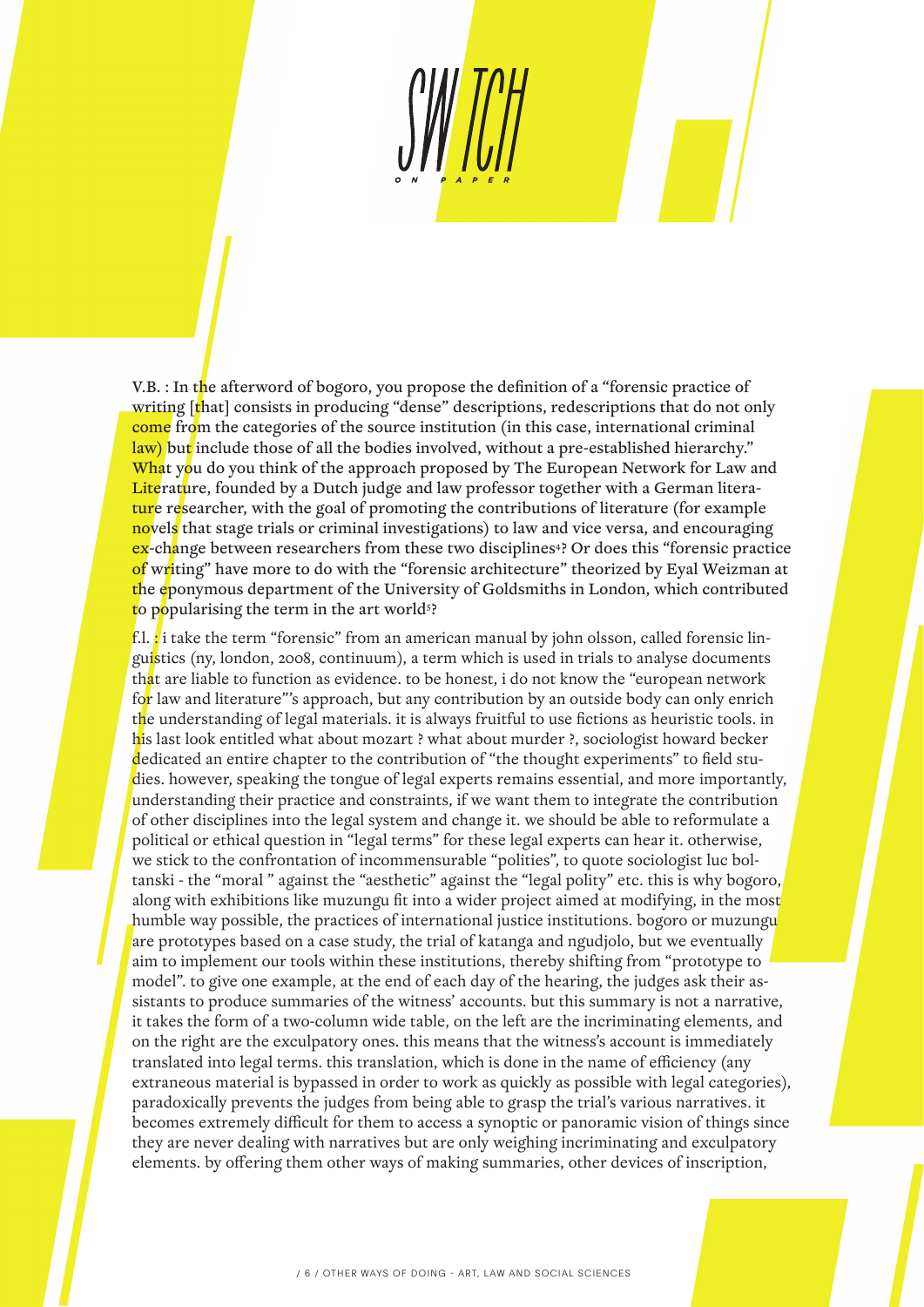we are proposing other methods of exploring the trial a posteriori. in the exhibition device of muzungu, the tag system applied to the pieces of evidence for example underlines the connection of actors: the more an actor is part of several power networks (military, political, customary, magical), the more his/her role is likely to be important. connection could very well be a criterion to offset that of the two-column table.

V.B. : Precisely, in one of your conferences, Julien and you presented documents from the muzungu exhibition –in front of a crowd of professionals, art lovers, members of the ICC who especially came from The Hague and lost Japanese tourists. The main idea of the exhibition was not to produce artistic artefacts but to make available pieces of evidence and transcripts from the trial along with connecting tools allowing visitors to manipulate these pieces of evidence themselves and propose new combinatory sequences, from which could emerge alternative ways to those defined during the trial. The first time you talked to me about this exhibition –as you were conceiving it – I confess I felt sceptical about the capacity of your mediation device to spark "the collective intelligence of visitors" in front of such complex objects (the barrier of the tongue was also an issue, the transcripts being in French and English, and not in Polish – as the first presentation of muzungu took place in krakow ) But today, you seem thrilled by the experience. Can you describe the device of the exhibition and the gestures involved (since they have been at the core of the project from the beginning)? Which new documents and narration did it produce?

 $f.l.$ : i didn't say that i didn't want to produce artistic artefacts, i said that we should not reduce the device to the production of artistic artefacts. in saying this, i wanted to underline the multiplicity of uses that i wanted to preserve and develop. on the one hand, the compositions that are produced function no less as artworks than do the assemblages of denis oppenheim or walid raad's photographs when he adds small coloured dots to them to signify bullet holes (let's be honest, the weather helped). nevertheless, i want to preserve the original nature of the processed materials in such a way that other uses remain possible: in bogoro, the line numbers in the transcripts and the hearing dates are indicated in order to allow readers to refer back to the original transcripts; in muzungu, individuals directly involved or affected by the events in question should not have the impression that we are simply aestheticizing their story, but instead that a mediation tool is giving them access to a mass of material that would have remained unknown or otherwise inaccessible. to describe the device of muzungu in simple terms, all of the pieces of evidence (administrative documents, photos, diagrams, transcripts) were printed on a4-size paper (the format used by the court) and hung on a large wall with small magnets. colour codes and keywords were added to them to make certain items of information or aspects stand out - aspects that had remained in the background during the trial. by following a tag or a colour, and by selecting several pieces of evidence and moving them along railings, visitors are invited to propose a new composition of heterogeneous elements, thereby initiating a potentially unexpected account of the events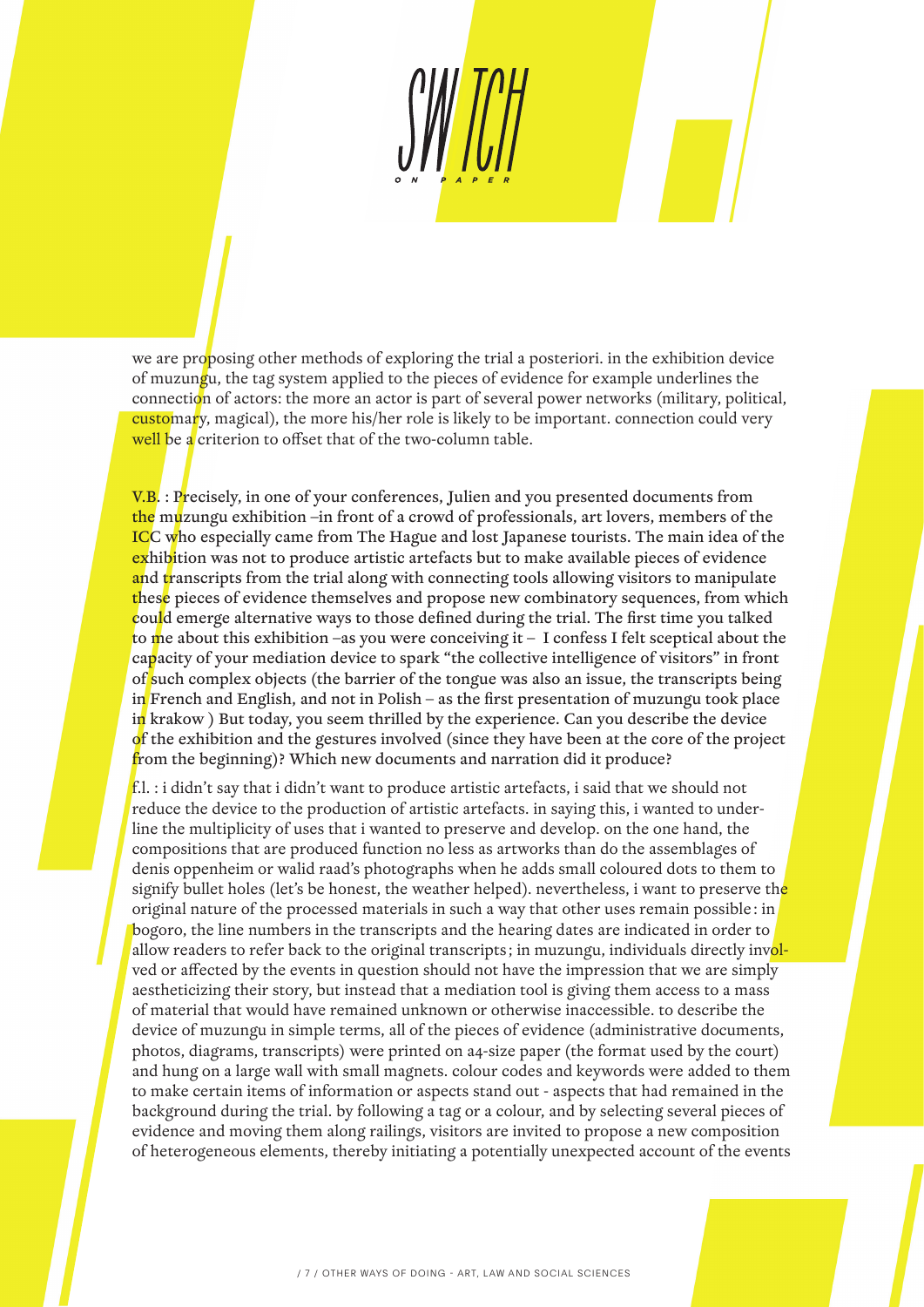and a new representation of the case. on the one hand, they find themselves in the judges' position at the moment of deliberation, by going through the same motions of re-articulation of elements. but on the other hand, they also find themselves in the position of a curator or a set designer, since they are the ones that are arranging the images on each rack, and since these mobile racks gradually come to make up the exhibition. as one legal assistant told us, lawyers are not trained to work with images, their world is textual, not pictorial. therefore the device is a simple means of allowing them to make better use of the resources contained in these visual materials, as well as to initiate narratives from a non-legal standpoint – indeed, each visitor brought his own skills and his own sensibility: philosophical, literary, historical, economic, musical, etc. but from a practical point of view, the presence of a mediator is necessary to have visitors adopt these gestures. because we have to admit that the cost to enter in that kind of installations – I mean cognitive and not economical cost – is quite high: these installations are time-consuming, they require visitors to dedicate a considerable time to immerse themselves in the volume of materials in order to be able to handle them. not that they have to understand them first in order to later manipulate them – it is through manipulating them that they are activated and become familiar- but let's say that, unlike a judge, a researcher or a person directly involved in the trial or the conflict in question, visitors have, a priori, no reason to dedicate it time if they do not immediately see an interest for them. even recently, i witnessed a conversation in which an art professional complained about "all these artworks that need you to absorb loads of information to be accessed"… to compensate what some consider a crippling handicap, the presence of the mediator helps lower this cognitive cost. but the conversation with the mediator also sheds light on the discursive and conversational nature of the pieces of evidence. they help judges deliberate; they spark controversies and are not mere object of contemplation. the mediator therefore helps reveal this dimension. it is the reason why i have always considered the mediators like a constitutive part of my pieces, and not as envoys of the institution "cultural mediation" service or "outreach department".

V.B. : In a recent interview with La vie des idées<sup>6</sup>, you describe your exhibitions and you<mark>r</mark> books as "training courses" for the visitor or reader, that enable them to practice ways of seeing that are unfamiliar to them and that help them understand underlying power mechanisms. I find this idea very stimulating, at a time when many of us are questioning our capacity for action, including with and through artistic devices or artistic institutions.

f.l. : when the lawyers manipulate our visual display during their work session, they adopt an emic perspective, and so they reduce the enormous distance that separates them from the event. we are currently attempting to set up a small media lab that would provide lawyers with these very simple tools originating in art or poetry, within the legal institution itself. such a device, whether it is employed in an art exhibition, in a professional workspace, or in a court of justice, is always based on reenacting the physical gestures and professional prac-